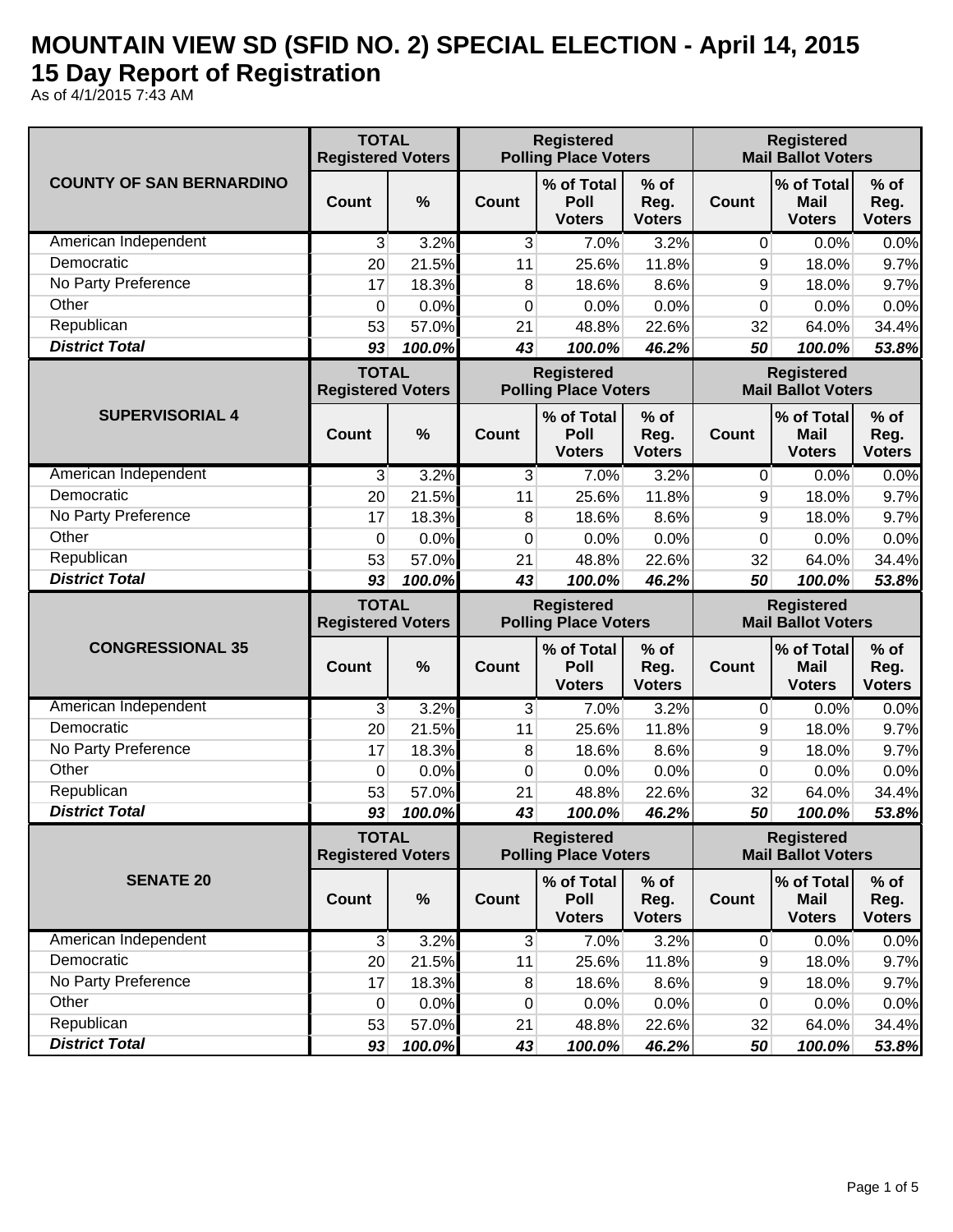|                                | <b>TOTAL</b><br><b>Registered Voters</b> |        |                                                  | <b>Registered</b><br><b>Polling Place Voters</b> |                                 | <b>Registered</b><br><b>Mail Ballot Voters</b> |                                                |                                 |
|--------------------------------|------------------------------------------|--------|--------------------------------------------------|--------------------------------------------------|---------------------------------|------------------------------------------------|------------------------------------------------|---------------------------------|
| <b>ASSEMBLY 52</b>             | Count                                    | %      | <b>Count</b>                                     | % of Total<br>Poll<br><b>Voters</b>              | $%$ of<br>Reg.<br><b>Voters</b> | <b>Count</b>                                   | % of Total<br><b>Mail</b><br><b>Voters</b>     | $%$ of<br>Reg.<br><b>Voters</b> |
| American Independent           | 3                                        | 3.2%   | 3                                                | 7.0%                                             | 3.2%                            | 0                                              | 0.0%                                           | 0.0%                            |
| Democratic                     | 20                                       | 21.5%  | 11                                               | 25.6%                                            | 11.8%                           | 9                                              | 18.0%                                          | 9.7%                            |
| No Party Preference            | 17                                       | 18.3%  | 8                                                | 18.6%                                            | 8.6%                            | 9                                              | 18.0%                                          | 9.7%                            |
| Other                          | 0                                        | 0.0%   | 0                                                | 0.0%                                             | 0.0%                            | 0                                              | 0.0%                                           | 0.0%                            |
| Republican                     | 53                                       | 57.0%  | 21                                               | 48.8%                                            | 22.6%                           | 32                                             | 64.0%                                          | 34.4%                           |
| <b>District Total</b>          | 93                                       | 100.0% | 43                                               | 100.0%                                           | 46.2%                           | 50                                             | 100.0%                                         | 53.8%                           |
|                                | <b>TOTAL</b><br><b>Registered Voters</b> |        |                                                  | <b>Registered</b><br><b>Polling Place Voters</b> |                                 |                                                | <b>Registered</b><br><b>Mail Ballot Voters</b> |                                 |
| <b>BOARD OF EQUALIZATION 1</b> | Count                                    | %      | <b>Count</b>                                     | % of Total<br>Poll<br><b>Voters</b>              | $%$ of<br>Reg.<br><b>Voters</b> | <b>Count</b>                                   | % of Total<br><b>Mail</b><br><b>Voters</b>     | $%$ of<br>Reg.<br><b>Voters</b> |
| American Independent           | 3                                        | 3.2%   | 3                                                | 7.0%                                             | 3.2%                            | $\mathbf{0}$                                   | 0.0%                                           | 0.0%                            |
| Democratic                     | 20                                       | 21.5%  | 11                                               | 25.6%                                            | 11.8%                           | 9                                              | 18.0%                                          | 9.7%                            |
| No Party Preference            | 17                                       | 18.3%  | 8                                                | 18.6%                                            | 8.6%                            | 9                                              | 18.0%                                          | 9.7%                            |
| Other                          | 0                                        | 0.0%   | 0                                                | 0.0%                                             | 0.0%                            | $\mathbf 0$                                    | 0.0%                                           | 0.0%                            |
| Republican                     | 53                                       | 57.0%  | 21                                               | 48.8%                                            | 22.6%                           | 32                                             | 64.0%                                          | 34.4%                           |
| <b>District Total</b>          | 93                                       | 100.0% | 43                                               | 100.0%                                           | 46.2%                           | 50                                             | 100.0%                                         | 53.8%                           |
|                                | <b>TOTAL</b><br><b>Registered Voters</b> |        | <b>Registered</b><br><b>Polling Place Voters</b> |                                                  |                                 | <b>Registered</b><br><b>Mail Ballot Voters</b> |                                                |                                 |
| <b>CITY OF CHINO</b>           | <b>Count</b>                             | %      | <b>Count</b>                                     | % of Total<br>Poll<br><b>Voters</b>              | % of<br>Reg.<br><b>Voters</b>   | <b>Count</b>                                   | % of Total<br><b>Mail</b><br><b>Voters</b>     | $%$ of<br>Reg.<br><b>Voters</b> |
| Other                          | 0                                        | 0.0%   | $\overline{0}$                                   | 0.0%                                             | 0.0%                            | $\mathbf 0$                                    | 0.0%                                           | 0.0%                            |
| <b>District Total</b>          | 0                                        | 0.0%   | 0                                                | 0.0%                                             | 0.0%                            | 0                                              | 0.0%                                           | 0.0%                            |
|                                | <b>TOTAL</b><br><b>Registered Voters</b> |        | <b>Registered</b><br><b>Polling Place Voters</b> |                                                  |                                 |                                                | <b>Registered</b><br><b>Mail Ballot Voters</b> |                                 |
| <b>CITY OF ONTARIO</b>         | Count                                    | $\%$   | <b>Count</b>                                     | % of Total<br><b>Poll</b><br><b>Voters</b>       | $%$ of<br>Reg.<br><b>Voters</b> | <b>Count</b>                                   | % of Total<br><b>Mail</b><br><b>Voters</b>     | $%$ of<br>Reg.<br><b>Voters</b> |
| American Independent           | 3                                        | 3.2%   | 3                                                | 7.0%                                             | 3.2%                            | 0                                              | 0.0%                                           | 0.0%                            |
| Democratic                     | 20                                       | 21.5%  | 11                                               | 25.6%                                            | 11.8%                           | 9                                              | 18.0%                                          | 9.7%                            |
| No Party Preference            | 17                                       | 18.3%  | 8                                                | 18.6%                                            | 8.6%                            | 9                                              | 18.0%                                          | 9.7%                            |
| Other                          | 0                                        | 0.0%   | $\mathbf 0$                                      | 0.0%                                             | 0.0%                            | 0                                              | 0.0%                                           | 0.0%                            |
| Republican                     | 53                                       | 57.0%  | 21                                               | 48.8%                                            | 22.6%                           | 32                                             | 64.0%                                          | 34.4%                           |
| <b>District Total</b>          | 93                                       | 100.0% | 43                                               | 100.0%                                           | 46.2%                           | 50                                             | 100.0%                                         | 53.8%                           |
|                                | <b>TOTAL</b><br><b>Registered Voters</b> |        | <b>Registered</b><br><b>Polling Place Voters</b> |                                                  |                                 | <b>Registered</b><br><b>Mail Ballot Voters</b> |                                                |                                 |
| <b>BD OF ED - AREA C</b>       | <b>Count</b>                             | $\%$   | <b>Count</b>                                     | % of Total<br>Poll<br><b>Voters</b>              | $%$ of<br>Reg.<br><b>Voters</b> | <b>Count</b>                                   | % of Total<br><b>Mail</b><br><b>Voters</b>     | $%$ of<br>Reg.<br><b>Voters</b> |
| American Independent           | 3                                        | 3.2%   | 3                                                | 7.0%                                             | 3.2%                            | $\overline{0}$                                 | 0.0%                                           | 0.0%                            |
| Democratic                     | 20                                       | 21.5%  | 11                                               | 25.6%                                            | 11.8%                           | 9                                              | 18.0%                                          | 9.7%                            |
| No Party Preference            | 17                                       | 18.3%  | 8                                                | 18.6%                                            | 8.6%                            | 9                                              | 18.0%                                          | 9.7%                            |
| Other                          | 0                                        | 0.0%   | 0                                                | 0.0%                                             | 0.0%                            | 0                                              | 0.0%                                           | 0.0%                            |
| Republican                     | 53                                       | 57.0%  | 21                                               | 48.8%                                            | 22.6%                           | 32                                             | 64.0%                                          | 34.4%                           |
| <b>District Total</b>          | 93                                       | 100.0% | 43                                               | 100.0%                                           | 46.2%                           | 50                                             | 100.0%                                         | 53.8%                           |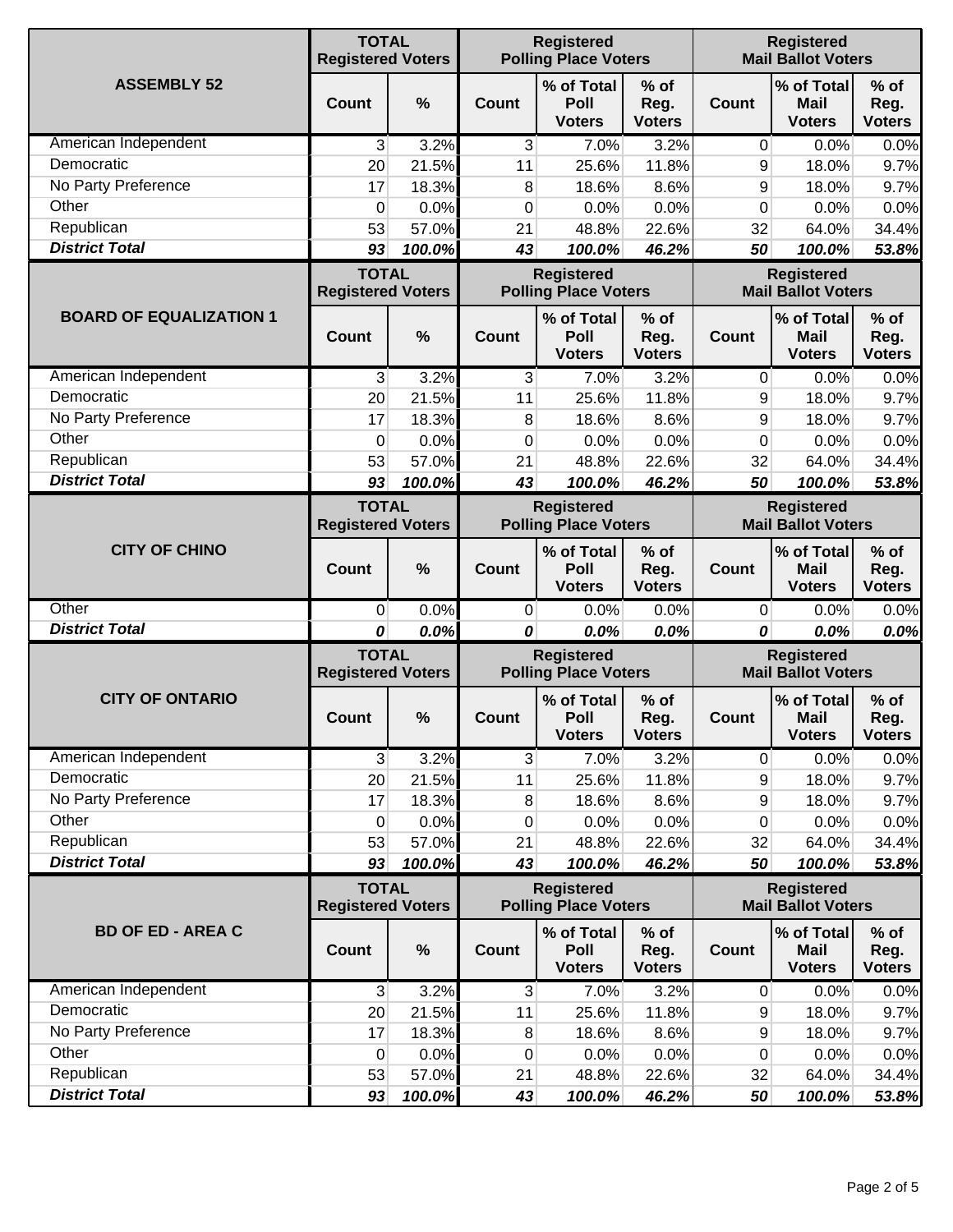|                                       | <b>TOTAL</b><br><b>Registered Voters</b> |               |                                                  | <b>Registered</b><br><b>Polling Place Voters</b> |                                 | <b>Registered</b><br><b>Mail Ballot Voters</b> |                                            |                                 |
|---------------------------------------|------------------------------------------|---------------|--------------------------------------------------|--------------------------------------------------|---------------------------------|------------------------------------------------|--------------------------------------------|---------------------------------|
| <b>MOUNTAIN VIEW SCHOOL DISTRICT</b>  | Count                                    | $\frac{0}{0}$ | <b>Count</b>                                     | % of Total<br>Poll<br><b>Voters</b>              | $%$ of<br>Reg.<br><b>Voters</b> | <b>Count</b>                                   | % of Total<br><b>Mail</b><br><b>Voters</b> | $%$ of<br>Reg.<br><b>Voters</b> |
| American Independent                  | 3                                        | 3.2%          | 3                                                | 7.0%                                             | 3.2%                            | $\mathbf 0$                                    | 0.0%                                       | 0.0%                            |
| Democratic                            | 20                                       | 21.5%         | 11                                               | 25.6%                                            | 11.8%                           | 9                                              | 18.0%                                      | 9.7%                            |
| No Party Preference                   | 17                                       | 18.3%         | 8                                                | 18.6%                                            | 8.6%                            | 9                                              | 18.0%                                      | 9.7%                            |
| Other                                 | 0                                        | 0.0%          | 0                                                | 0.0%                                             | 0.0%                            | 0                                              | 0.0%                                       | 0.0%                            |
| Republican                            | 53                                       | 57.0%         | 21                                               | 48.8%                                            | 22.6%                           | 32                                             | 64.0%                                      | 34.4%                           |
| <b>District Total</b>                 | 93                                       | 100.0%        | 43                                               | 100.0%                                           | 46.2%                           | 50                                             | 100.0%                                     | 53.8%                           |
|                                       | <b>TOTAL</b><br><b>Registered Voters</b> |               |                                                  | <b>Registered</b><br><b>Polling Place Voters</b> |                                 | <b>Registered</b><br><b>Mail Ballot Voters</b> |                                            |                                 |
| <b>CHAFFEY JOINT UNION HIGH</b>       | Count                                    | %             | Count                                            | % of Total<br>Poll<br><b>Voters</b>              | $%$ of<br>Reg.<br><b>Voters</b> | <b>Count</b>                                   | % of Total<br><b>Mail</b><br><b>Voters</b> | $%$ of<br>Reg.<br><b>Voters</b> |
| American Independent                  | 3                                        | 3.2%          | 3                                                | 7.0%                                             | 3.2%                            | $\mathbf{0}$                                   | 0.0%                                       | 0.0%                            |
| Democratic                            | 20                                       | 21.5%         | 11                                               | 25.6%                                            | 11.8%                           | 9                                              | 18.0%                                      | 9.7%                            |
| No Party Preference                   | 17                                       | 18.3%         | 8                                                | 18.6%                                            | 8.6%                            | 9                                              | 18.0%                                      | 9.7%                            |
| Other                                 | 0                                        | 0.0%          | 0                                                | 0.0%                                             | 0.0%                            | 0                                              | 0.0%                                       | 0.0%                            |
| Republican                            | 53                                       | 57.0%         | 21                                               | 48.8%                                            | 22.6%                           | 32                                             | 64.0%                                      | 34.4%                           |
| <b>District Total</b>                 | 93                                       | 100.0%        | 43                                               | 100.0%                                           | 46.2%                           | 50                                             | 100.0%                                     | 53.8%                           |
|                                       | <b>TOTAL</b><br><b>Registered Voters</b> |               | <b>Registered</b><br><b>Polling Place Voters</b> |                                                  |                                 | <b>Registered</b><br><b>Mail Ballot Voters</b> |                                            |                                 |
| <b>CHAFFEY COMMUNITY COLLEGE</b>      | <b>Count</b>                             | $\frac{0}{0}$ | <b>Count</b>                                     | % of Total<br>Poll<br><b>Voters</b>              | $%$ of<br>Reg.<br><b>Voters</b> | <b>Count</b>                                   | % of Total<br><b>Mail</b><br><b>Voters</b> | $%$ of<br>Reg.<br><b>Voters</b> |
| American Independent                  | 3                                        | 3.2%          | 3                                                | 7.0%                                             | 3.2%                            | 0                                              | 0.0%                                       | 0.0%                            |
| Democratic                            | 20                                       | 21.5%         | 11                                               | 25.6%                                            | 11.8%                           | 9                                              | 18.0%                                      | 9.7%                            |
| No Party Preference                   | 17                                       | 18.3%         | 8                                                | 18.6%                                            | 8.6%                            | 9                                              | 18.0%                                      | 9.7%                            |
| Other                                 | 0                                        | 0.0%          | 0                                                | 0.0%                                             | 0.0%                            | 0                                              | 0.0%                                       | 0.0%                            |
| Republican                            | 53                                       | 57.0%         | 21                                               | 48.8%                                            | 22.6%                           | 32                                             | 64.0%                                      | 34.4%                           |
| <b>District Total</b>                 | 93                                       | 100.0%        | 43                                               | 100.0%                                           | 46.2%                           | 50                                             | 100.0%                                     | 53.8%                           |
|                                       | <b>TOTAL</b>                             |               |                                                  | <b>Registered</b>                                |                                 |                                                | <b>Registered</b>                          |                                 |
|                                       | <b>Registered Voters</b>                 |               | <b>Polling Place Voters</b>                      |                                                  |                                 | <b>Mail Ballot Voters</b>                      |                                            |                                 |
| <b>CHINO VAL INDEPENDENT FPD</b>      | Count                                    | $\frac{0}{0}$ | Count                                            | % of Total<br>Poll<br><b>Voters</b>              | $%$ of<br>Reg.<br><b>Voters</b> | <b>Count</b>                                   | % of Total<br><b>Mail</b><br><b>Voters</b> | $%$ of<br>Reg.<br><b>Voters</b> |
| Other                                 | $\mathbf 0$                              | 0.0%          | 0                                                | 0.0%                                             | 0.0%                            | $\overline{0}$                                 | 0.0%                                       | 0.0%                            |
| <b>District Total</b>                 | 0                                        | 0.0%          | 0                                                | 0.0%                                             | 0.0%                            | 0                                              | 0.0%                                       | 0.0%                            |
|                                       | <b>TOTAL</b><br><b>Registered Voters</b> |               | <b>Registered</b><br><b>Polling Place Voters</b> |                                                  |                                 | <b>Registered</b><br><b>Mail Ballot Voters</b> |                                            |                                 |
| <b>INLAND EMPIRE UTILITIES AGENCY</b> | <b>Count</b>                             | %             | <b>Count</b>                                     | % of Total<br>Poll<br><b>Voters</b>              | $%$ of<br>Reg.<br><b>Voters</b> | <b>Count</b>                                   | % of Total<br><b>Mail</b><br><b>Voters</b> | $%$ of<br>Reg.<br><b>Voters</b> |
| American Independent                  | 3                                        | 3.2%          | 3                                                | 7.0%                                             | 3.2%                            | 0                                              | 0.0%                                       | 0.0%                            |
| Democratic                            | 20                                       | 21.5%         | 11                                               | 25.6%                                            | 11.8%                           | 9                                              | 18.0%                                      | 9.7%                            |
| No Party Preference                   | 17                                       | 18.3%         | 8                                                | 18.6%                                            | 8.6%                            | 9                                              | 18.0%                                      | 9.7%                            |
| Other                                 | 0                                        | 0.0%          | 0                                                | 0.0%                                             | 0.0%                            | 0                                              | 0.0%                                       | 0.0%                            |
| Republican                            | 53                                       | 57.0%         | 21                                               | 48.8%                                            | 22.6%                           | 32                                             | 64.0%                                      | 34.4%                           |
| <b>District Total</b>                 | 93                                       | 100.0%        | 43                                               | 100.0%                                           | 46.2%                           | 50                                             | 100.0%                                     | 53.8%                           |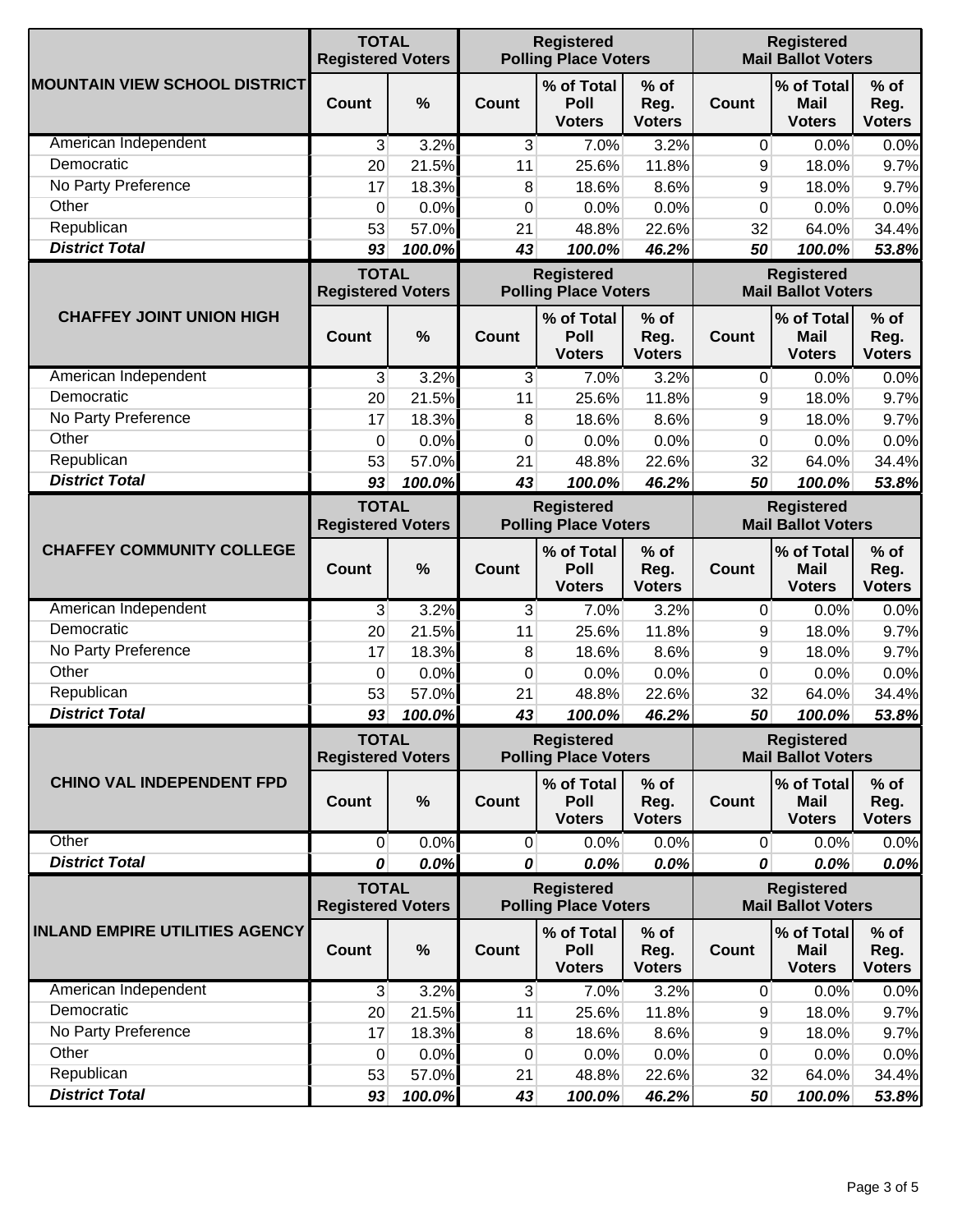|                                  | <b>TOTAL</b><br><b>Registered Voters</b> |               |                                                  | <b>Registered</b><br><b>Polling Place Voters</b> |                                 | <b>Registered</b><br><b>Mail Ballot Voters</b> |                                                |                                 |
|----------------------------------|------------------------------------------|---------------|--------------------------------------------------|--------------------------------------------------|---------------------------------|------------------------------------------------|------------------------------------------------|---------------------------------|
| <b>IE UTILITIES AGENCY DIV 2</b> | Count                                    | $\frac{0}{0}$ | <b>Count</b>                                     | % of Total<br>Poll<br><b>Voters</b>              | $%$ of<br>Reg.<br><b>Voters</b> | <b>Count</b>                                   | % of Total<br><b>Mail</b><br><b>Voters</b>     | $%$ of<br>Reg.<br><b>Voters</b> |
| American Independent             | 3                                        | 3.2%          | $\mathbf{3}$                                     | 7.0%                                             | 3.2%                            | $\mathbf 0$                                    | 0.0%                                           | 0.0%                            |
| Democratic                       | 20                                       | 21.5%         | 11                                               | 25.6%                                            | 11.8%                           | 9                                              | 18.0%                                          | 9.7%                            |
| No Party Preference              | 17                                       | 18.3%         | 8                                                | 18.6%                                            | 8.6%                            | 9                                              | 18.0%                                          | 9.7%                            |
| Other                            | 0                                        | 0.0%          | 0                                                | 0.0%                                             | 0.0%                            | 0                                              | 0.0%                                           | 0.0%                            |
| Republican                       | 53                                       | 57.0%         | 21                                               | 48.8%                                            | 22.6%                           | 32                                             | 64.0%                                          | 34.4%                           |
| <b>District Total</b>            | 93                                       | 100.0%        | 43                                               | 100.0%                                           | 46.2%                           | 50                                             | 100.0%                                         | 53.8%                           |
|                                  | <b>TOTAL</b><br><b>Registered Voters</b> |               |                                                  | <b>Registered</b><br><b>Polling Place Voters</b> |                                 | <b>Registered</b><br><b>Mail Ballot Voters</b> |                                                |                                 |
| <b>IE UTILITIES AGENCY DIV 3</b> | Count                                    | $\frac{0}{0}$ | <b>Count</b>                                     | % of Total<br>Poll<br><b>Voters</b>              | $%$ of<br>Reg.<br><b>Voters</b> | <b>Count</b>                                   | % of Total<br><b>Mail</b><br><b>Voters</b>     | $%$ of<br>Reg.<br><b>Voters</b> |
| Other                            | 0                                        | 0.0%          | 0                                                | 0.0%                                             | 0.0%                            | 0                                              | 0.0%                                           | 0.0%                            |
| <b>District Total</b>            | 0                                        | 0.0%          | 0                                                | 0.0%                                             | 0.0%                            | 0                                              | 0.0%                                           | 0.0%                            |
|                                  | <b>TOTAL</b><br><b>Registered Voters</b> |               |                                                  | <b>Registered</b><br><b>Polling Place Voters</b> |                                 |                                                | <b>Registered</b><br><b>Mail Ballot Voters</b> |                                 |
| <b>INLAND EMPIRE RCD</b>         | Count                                    | $\frac{0}{0}$ | Count                                            | % of Total<br>Poll<br><b>Voters</b>              | $%$ of<br>Reg.<br><b>Voters</b> | <b>Count</b>                                   | % of Total<br><b>Mail</b><br><b>Voters</b>     | $%$ of<br>Reg.<br><b>Voters</b> |
| American Independent             | 3                                        | 3.2%          | 3                                                | 7.0%                                             | 3.2%                            | 0                                              | 0.0%                                           | 0.0%                            |
| Democratic                       | 20                                       | 21.5%         | 11                                               | 25.6%                                            | 11.8%                           | 9                                              | 18.0%                                          | 9.7%                            |
| No Party Preference              | 17                                       | 18.3%         | 8                                                | 18.6%                                            | 8.6%                            | 9                                              | 18.0%                                          | 9.7%                            |
| Other                            | 0                                        | 0.0%          | 0                                                | 0.0%                                             | 0.0%                            | 0                                              | 0.0%                                           | 0.0%                            |
| Republican                       | 53                                       | 57.0%         | 21                                               | 48.8%                                            | 22.6%                           | 32                                             | 64.0%                                          | 34.4%                           |
| <b>District Total</b>            | 93                                       | 100.0%        | 43                                               | 100.0%                                           | 46.2%                           | 50                                             | 100.0%                                         | 53.8%                           |
|                                  | <b>TOTAL</b><br><b>Registered Voters</b> |               | <b>Registered</b><br><b>Polling Place Voters</b> |                                                  |                                 | <b>Registered</b><br><b>Mail Ballot Voters</b> |                                                |                                 |
| <b>CHINO BASIN WCD</b>           | Count                                    | $\frac{0}{0}$ | Count                                            | % of Total<br>Poll<br><b>Voters</b>              | $%$ of<br>Reg.<br><b>Voters</b> | <b>Count</b>                                   | % of Total<br><b>Mail</b><br><b>Voters</b>     | $%$ of<br>Reg.<br><b>Voters</b> |
| American Independent             | 3                                        | 3.2%          | 3                                                | 7.0%                                             | 3.2%                            | 0                                              | 0.0%                                           | 0.0%                            |
| Democratic                       | 20                                       | 21.5%         | 11                                               | 25.6%                                            | 11.8%                           | 9                                              | 18.0%                                          | 9.7%                            |
| No Party Preference              | 17                                       | 18.3%         | 8                                                | 18.6%                                            | 8.6%                            | 9                                              | 18.0%                                          | 9.7%                            |
| Other                            | 0                                        | 0.0%          | 0                                                | 0.0%                                             | 0.0%                            | 0                                              | 0.0%                                           | 0.0%                            |
| Republican                       | 53                                       | 57.0%         | 21                                               | 48.8%                                            | 22.6%                           | 32                                             | 64.0%                                          | 34.4%                           |
| <b>District Total</b>            | 93                                       | 100.0%        | 43                                               | 100.0%                                           | 46.2%                           | 50                                             | 100.0%                                         | 53.8%                           |
|                                  | <b>TOTAL</b><br><b>Registered Voters</b> |               | <b>Registered</b><br><b>Polling Place Voters</b> |                                                  |                                 | <b>Registered</b><br><b>Mail Ballot Voters</b> |                                                |                                 |
| <b>CHINO BASIN WCD - DIV 6</b>   | <b>Count</b>                             | $\%$          | Count                                            | % of Total<br>Poll<br><b>Voters</b>              | $%$ of<br>Reg.<br><b>Voters</b> | <b>Count</b>                                   | % of Total<br><b>Mail</b><br><b>Voters</b>     | $%$ of<br>Reg.<br><b>Voters</b> |
| American Independent             | 1                                        | 1.7%          | 1                                                | 3.2%                                             | 1.7%                            | 0                                              | 0.0%                                           | 0.0%                            |
| Democratic                       | 14                                       | 23.7%         | 8                                                | 25.8%                                            | 13.6%                           | 6                                              | 21.4%                                          | 10.2%                           |
| No Party Preference              | 11                                       | 18.6%         | 7                                                | 22.6%                                            | 11.9%                           | 4                                              | 14.3%                                          | 6.8%                            |
| Other                            | 0                                        | 0.0%          | 0                                                | 0.0%                                             | 0.0%                            | 0                                              | 0.0%                                           | 0.0%                            |
| Republican                       | 33                                       | 55.9%         | 15                                               | 48.4%                                            | 25.4%                           | 18                                             | 64.3%                                          | 30.5%                           |
| <b>District Total</b>            | 59                                       | 100.0%        | 31                                               | 100.0%                                           | 52.5%                           | 28                                             | 100.0%                                         | 47.5%                           |